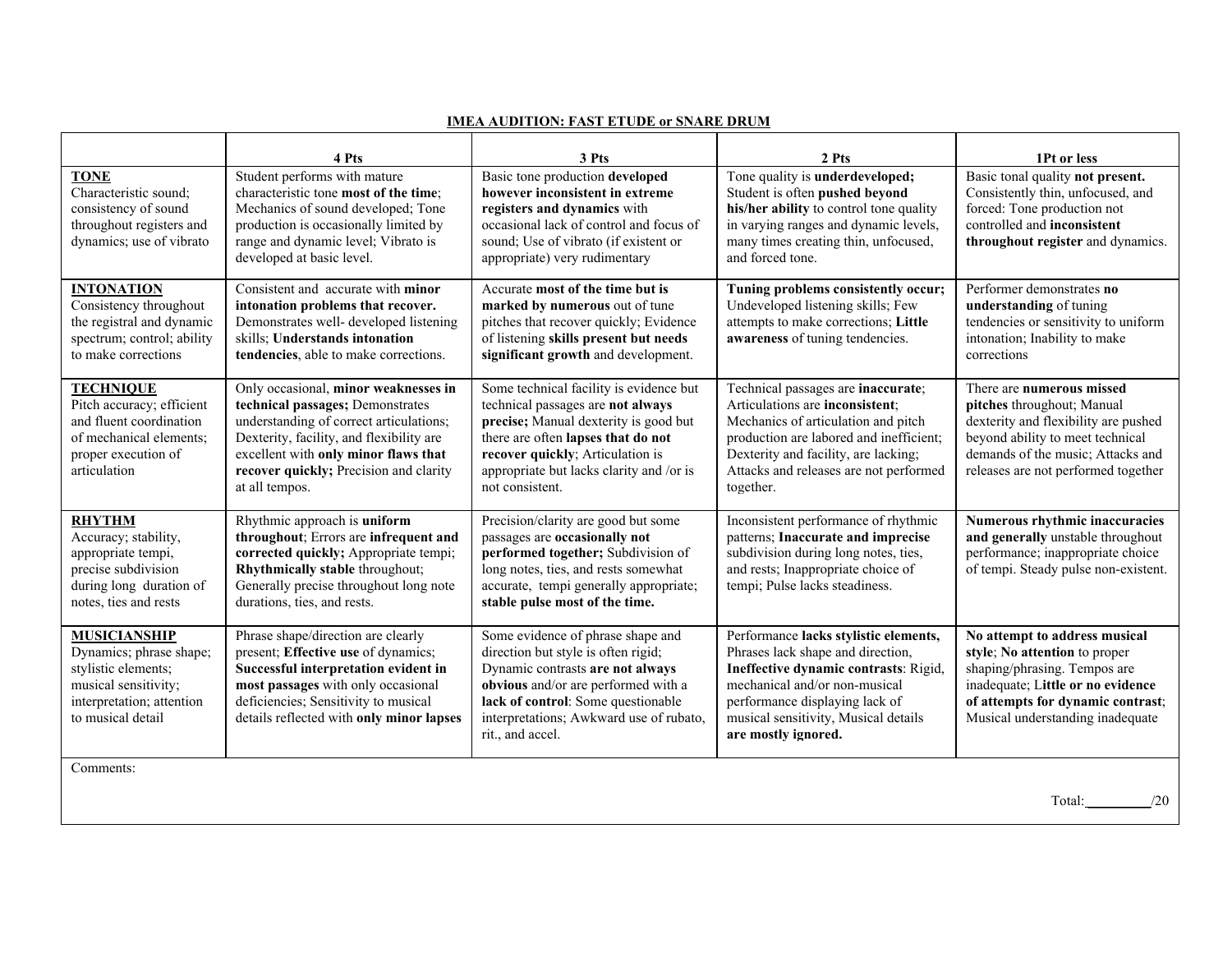| <b>TONE</b><br>Characteristic sound;<br>consistency of sound<br>throughout registers and<br>dynamics; use of vibrato                            | 4 Pts<br>Student performs with mature<br>characteristic tone most of the time;<br>Mechanics of sound developed; Tone<br>production is occasionally limited by<br>range and dynamic level; Vibrato is<br>developed at basic level.                                   | 3 Pts<br>Basic tone production developed<br>however inconsistent in extreme<br>registers and dynamics with occasional<br>lack of control and focus of sound; Use<br>of vibrato (if existent or appropriate)<br>very rudimentary                                | 2 Pts<br>Tone quality is underdeveloped;<br>Student is often pushed beyond<br>his/her ability to control tone quality<br>in varying ranges and dynamic levels,<br>many times creating thin, unfocused,<br>and forced tone.                             | 1Pt or less<br>Basic tonal quality not present.<br>Consistently thin, unfocused, and<br>forced: Tone production not<br>controlled and inconsistent<br>throughout register and<br>dynamics.                         |
|-------------------------------------------------------------------------------------------------------------------------------------------------|---------------------------------------------------------------------------------------------------------------------------------------------------------------------------------------------------------------------------------------------------------------------|----------------------------------------------------------------------------------------------------------------------------------------------------------------------------------------------------------------------------------------------------------------|--------------------------------------------------------------------------------------------------------------------------------------------------------------------------------------------------------------------------------------------------------|--------------------------------------------------------------------------------------------------------------------------------------------------------------------------------------------------------------------|
| <b>INTONATION</b><br>Consistency throughout<br>the registral and dynamic<br>spectrum; control; ability<br>to make corrections                   | Consistent and accurate with minor<br>intonation problems that recover.<br>Demonstrates well- developed listening<br>skills; Understands intonation<br>tendencies, able to make corrections.                                                                        | Accurate most of the time but is<br>marked by numerous out of tune<br>pitches that recover quickly; Evidence of<br>listening skills present but needs<br>significant growth and development.                                                                   | Tuning problems consistently<br>occur; Undeveloped listening skills;<br>Few attempts to make corrections;<br>Little awareness of tuning<br>tendencies.                                                                                                 | Performer demonstrates no<br>understanding of tuning<br>tendencies or sensitivity to<br>uniform intonation; Inability to<br>make corrections                                                                       |
| <b>TECHNIQUE</b><br>Pitch accuracy; efficient<br>and fluent coordination of<br>mechanical elements;<br>proper execution of<br>articulation      | Only occasional, minor weaknesses in<br>technical passages; Demonstrates<br>understanding of correct articulations;<br>Dexterity, facility, and flexibility are<br>excellent with only minor flaws that<br>recover quickly; Precision and clarity<br>at all tempos. | Some technical facility is evidence but<br>technical passages are not always<br>precise; Manual dexterity is good but<br>there are often lapses that do not<br>recover quickly; Articulation is<br>appropriate but lacks clarity and /or is<br>not consistent. | Technical passages are inaccurate;<br>Articulations are inconsistent;<br>Mechanics of articulation and pitch<br>production are labored and<br>inefficient; Dexterity and facility, are<br>lacking; Attacks and releases are not<br>performed together. | There are numerous missed<br>pitches throughout; Manual<br>dexterity and flexibility are<br>pushed beyond ability to meet<br>technical demands of the music;<br>Attacks and releases are not<br>performed together |
| <b>RHYTHM</b><br>Accuracy; stability,<br>appropriate tempi, precise<br>subdivision during long<br>duration of notes, ties and<br>rests          | Rhythmic approach is uniform<br>throughout; Errors are infrequent and<br>corrected quickly; Appropriate tempi;<br>Rhythmically stable throughout;<br>Generally precise throughout long note<br>durations, ties, and rests.                                          | Precision/clarity are good but some<br>passages are occasionally not<br>performed together; Subdivision of<br>long notes, ties, and rests somewhat<br>accurate, tempi generally appropriate;<br>stable pulse most of the time.                                 | Inconsistent performance of rhythmic<br>patterns; Inaccurate and imprecise<br>subdivision during long notes, ties,<br>and rests; Inappropriate choice of<br>tempi; Pulse lacks steadiness.                                                             | <b>Numerous rhythmic</b><br>inaccuracies and generally<br>unstable throughout performance;<br>inappropriate choice of tempi.<br>Steady pulse non-existent.                                                         |
| <b>MUSICIANSHIP</b><br>Dynamics; phrase shape;<br>stylistic elements;<br>musical sensitivity;<br>interpretation; attention<br>to musical detail | Phrase shape/direction are clearly<br>present; Effective use of dynamics;<br>Successful interpretation evident in<br>most passages with only occasional<br>deficiencies; Sensitivity to musical<br>details reflected with only minor lapses                         | Some evidence of phrase shape and<br>direction but style is often rigid;<br>Dynamic contrasts are not always<br>obvious and/or are performed with a<br>lack of control: Some questionable<br>interpretations; Awkward use of rubato,<br>rit., and accel.       | Performance lacks stylistic<br>elements, Phrases lack shape and<br>direction, Ineffective dynamic<br>contrasts: Rigid, mechanical and/or<br>non-musical performance displaying<br>lack of musical sensitivity, Musical<br>details are mostly ignored.  | No attempt to address musical<br>style; No attention to proper<br>shaping/phrasing. Tempos are<br>inadequate; Little or no evidence<br>of attempts for dynamic<br>contrast; Musical understanding<br>inadequate    |
| Comments:                                                                                                                                       |                                                                                                                                                                                                                                                                     |                                                                                                                                                                                                                                                                |                                                                                                                                                                                                                                                        | /20<br>Total:                                                                                                                                                                                                      |

## **IMEA AUDITION: SLOW ETUDE or MALLETS**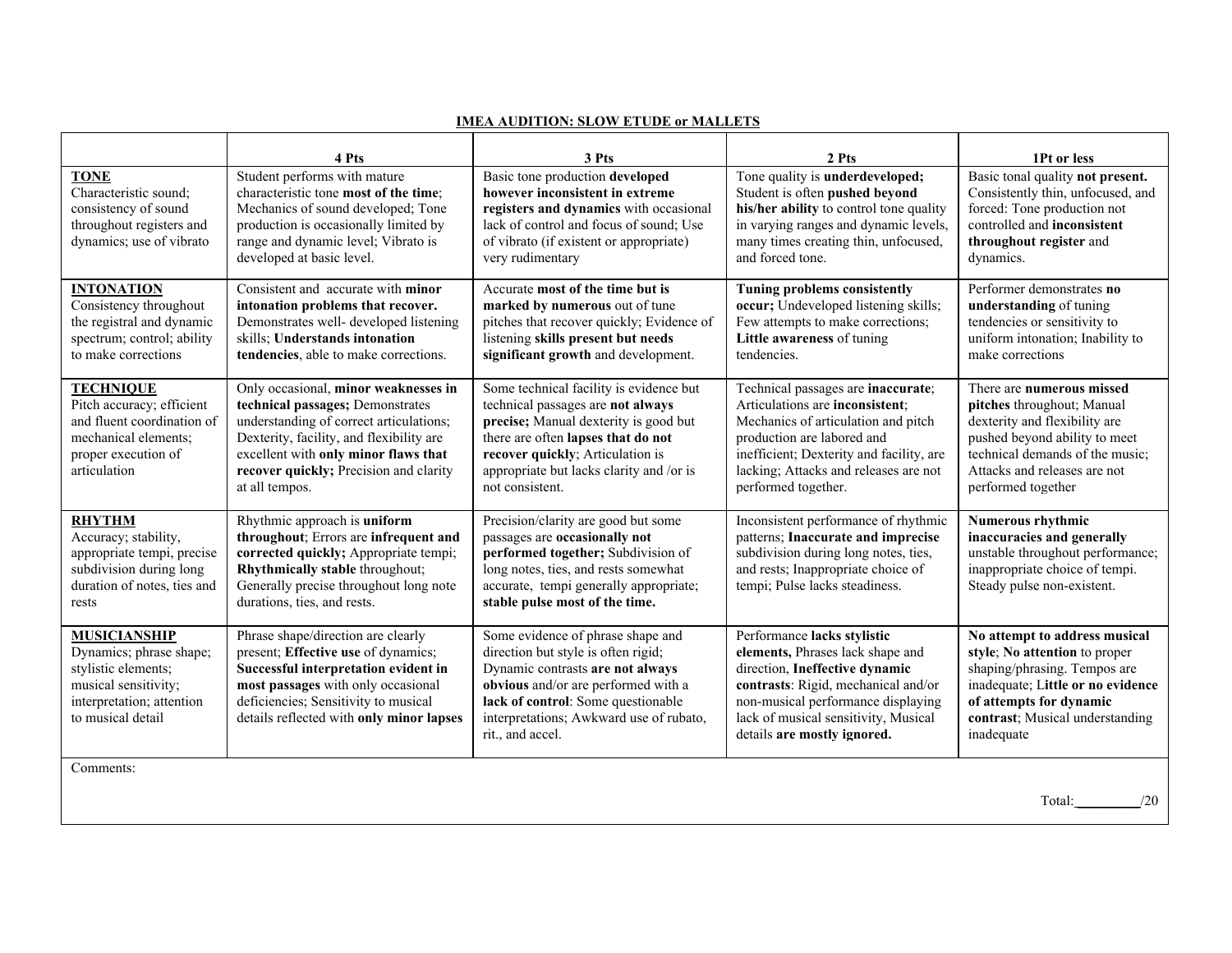|                                                                                                                                                 | 4 Pts                                                                                                                                                                                                                                                               | 3 Pts                                                                                                                                                                                                                                                          | 2 Pts                                                                                                                                                                                                                                                  | 1Pt or less                                                                                                                                                                                                        |
|-------------------------------------------------------------------------------------------------------------------------------------------------|---------------------------------------------------------------------------------------------------------------------------------------------------------------------------------------------------------------------------------------------------------------------|----------------------------------------------------------------------------------------------------------------------------------------------------------------------------------------------------------------------------------------------------------------|--------------------------------------------------------------------------------------------------------------------------------------------------------------------------------------------------------------------------------------------------------|--------------------------------------------------------------------------------------------------------------------------------------------------------------------------------------------------------------------|
| <b>TONE</b><br>Characteristic sound;<br>consistency of sound<br>throughout registers and<br>dynamics; use of vibrato                            | Student performs with mature<br>characteristic tone most of the time;<br>Mechanics of sound developed; Tone<br>production is occasionally limited by<br>range and dynamic level; Vibrato is<br>developed at basic level.                                            | Basic tone production developed<br>however inconsistent in extreme<br>registers and dynamics with occasional<br>lack of control and focus of sound; Use<br>of vibrato (if existent or appropriate)<br>very rudimentary                                         | Tone quality is <b>underdeveloped</b> ;<br>Student is often pushed beyond<br>his/her ability to control tone quality<br>in varying ranges and dynamic levels,<br>many times creating thin, unfocused,<br>and forced tone.                              | Basic tonal quality not present.<br>Consistently thin, unfocused,<br>and forced: Tone production not<br>controlled and inconsistent<br>throughout register and<br>dynamics.                                        |
| <b>INTONATION</b><br>Consistency throughout<br>the registral and dynamic<br>spectrum; control; ability<br>to make corrections                   | Consistent and accurate with minor<br>intonation problems that recover.<br>Demonstrates well- developed listening<br>skills; Understands intonation<br>tendencies, able to make corrections.                                                                        | Accurate most of the time but is<br>marked by numerous out of tune<br>pitches that recover quickly; Evidence<br>of listening skills present but needs<br>significant growth and development.                                                                   | <b>Tuning problems consistently</b><br>occur; Undeveloped listening skills;<br>Few attempts to make corrections;<br>Little awareness of tuning<br>tendencies.                                                                                          | Performer demonstrates no<br>understanding of tuning<br>tendencies or sensitivity to<br>uniform intonation; Inability to<br>make corrections                                                                       |
| <b>TECHNIQUE</b><br>Pitch accuracy; efficient<br>and fluent coordination of<br>mechanical elements;<br>proper execution of<br>articulation      | Only occasional, minor weaknesses in<br>technical passages; Demonstrates<br>understanding of correct articulations;<br>Dexterity, facility, and flexibility are<br>excellent with only minor flaws that<br>recover quickly; Precision and clarity<br>at all tempos. | Some technical facility is evidence but<br>technical passages are not always<br>precise; Manual dexterity is good but<br>there are often lapses that do not<br>recover quickly; Articulation is<br>appropriate but lacks clarity and /or is<br>not consistent. | Technical passages are inaccurate;<br>Articulations are inconsistent;<br>Mechanics of articulation and pitch<br>production are labored and inefficient;<br>Dexterity and facility, are lacking;<br>Attacks and releases are not<br>performed together. | There are numerous missed<br>pitches throughout; Manual<br>dexterity and flexibility are<br>pushed beyond ability to meet<br>technical demands of the music:<br>Attacks and releases are not<br>performed together |
| <b>RHYTHM</b><br>Accuracy; stability,<br>appropriate tempi, precise<br>subdivision during long<br>duration of notes, ties and<br>rests          | Rhythmic approach is uniform<br>throughout; Errors are infrequent and<br>corrected quickly; Appropriate tempi;<br>Rhythmically stable throughout;<br>Generally precise throughout long note<br>durations, ties, and rests.                                          | Precision/clarity are good but some<br>passages are occasionally not<br>performed together; Subdivision of<br>long notes, ties, and rests somewhat<br>accurate, tempi generally appropriate;<br>stable pulse most of the time.                                 | Inconsistent performance of rhythmic<br>patterns; Inaccurate and imprecise<br>subdivision during long notes, ties,<br>and rests; Inappropriate choice of<br>tempi; Pulse lacks steadiness.                                                             | Numerous rhythmic<br>inaccuracies and generally<br>unstable throughout<br>performance; inappropriate<br>choice of tempi. Steady pulse<br>non-existent.                                                             |
| <b>MUSICIANSHIP</b><br>Dynamics; phrase shape;<br>stylistic elements;<br>musical sensitivity;<br>interpretation; attention to<br>musical detail | Phrase shape/direction are clearly<br>present; Effective use of dynamics;<br>Successful interpretation evident in<br>most passages with only occasional<br>deficiencies; Sensitivity to musical<br>details reflected with only minor lapses                         | Some evidence of phrase shape and<br>direction but style is often rigid;<br>Dynamic contrasts are not always<br>obvious and/or are performed with a<br>lack of control: Some questionable<br>interpretations; Awkward use of rubato,<br>rit., and accel.       | Performance lacks stylistic elements,<br>Phrases lack shape and direction,<br>Ineffective dynamic contrasts:<br>Rigid, mechanical and/or non-musical<br>performance displaying lack of<br>musical sensitivity, Musical details<br>are mostly ignored.  | No attempt to address musical<br>style; No attention to proper<br>shaping/phrasing. Tempos are<br>inadequate; Little or no<br>evidence of attempts for<br>dynamic contrast; Musical<br>understanding inadequate    |
| Comments:                                                                                                                                       |                                                                                                                                                                                                                                                                     |                                                                                                                                                                                                                                                                |                                                                                                                                                                                                                                                        |                                                                                                                                                                                                                    |

## **IMEA AUDITION: TIMPANI or ACCESSORIES (Percussion Only)**

Total: \_\_\_\_\_\_\_\_\_/20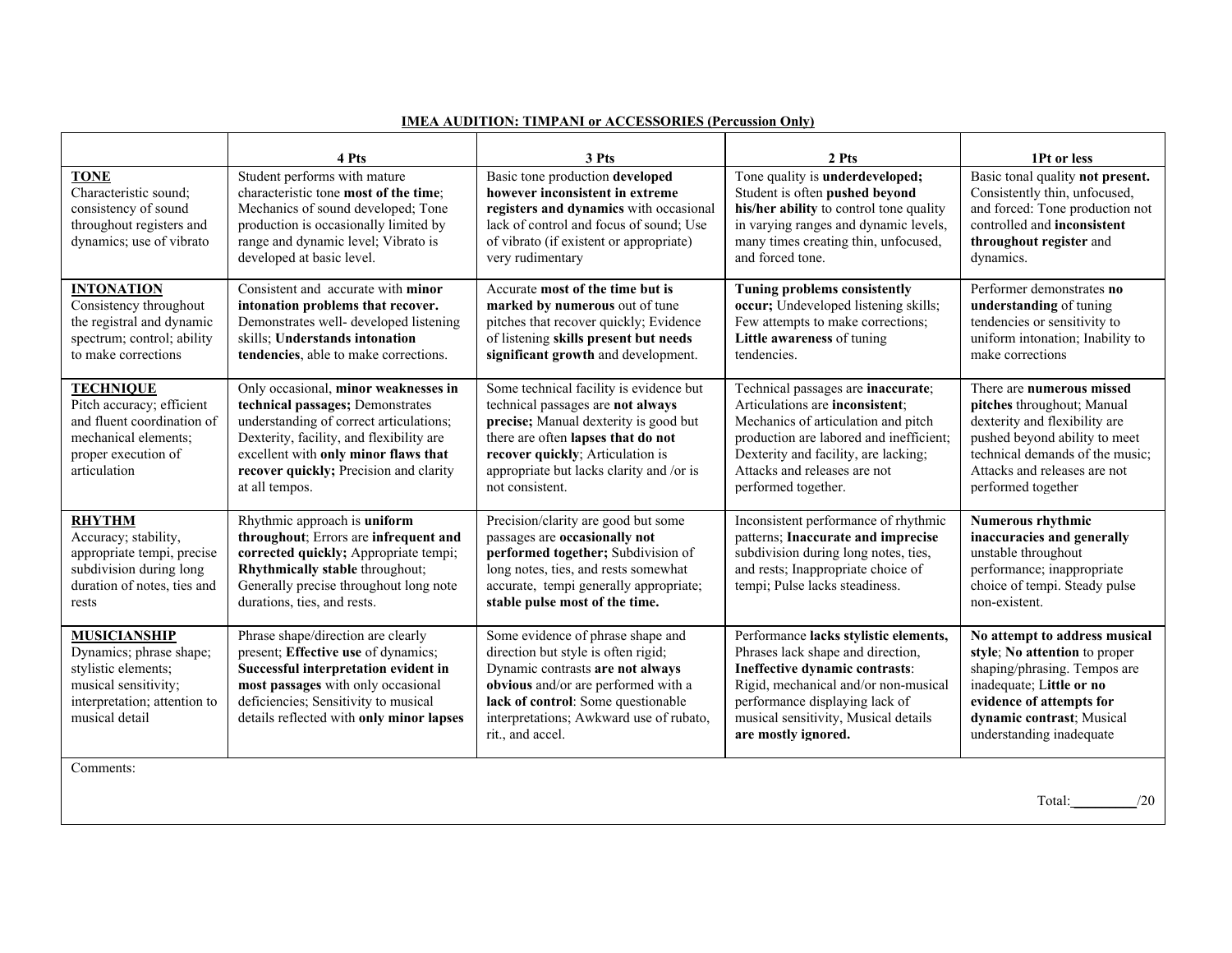## **IMEA SCALES (WINDS ONLY)**

|                           | 2 Pts                           | $1.5$ Pts                                     | 1P <sub>t</sub>                    | 0.5P <sub>t</sub>                 | 0 pts                              |
|---------------------------|---------------------------------|-----------------------------------------------|------------------------------------|-----------------------------------|------------------------------------|
| Line 1                    | All notes played correctly up   | Errors on only one portion of the line        | Errors on two portions of the line | Errors on three portions of the   | Errors on all four portions of the |
|                           | and down major and minor scales | going either up or down the scales            | going either up or down the scales | line going up and down the scales | line going up and down the scales  |
| Line 2                    | All notes played correctly up   | Errors on only <b>one portion</b> of the line | Errors on two portions of the line | Errors on three portions of the   | Errors on all four portions of the |
|                           | and down major and minor scales | going either up or down the scales            | going either up or down the scales | line going up and down the scales | line going up and down the scales  |
| Line 3                    | All notes played correctly up   | Errors on only <b>one portion</b> of the line | Errors on two portions of the line | Errors on three portions of the   | Errors on all four portions of the |
|                           | and down major and minor scales | going either up or down the scales            | going either up or down the scales | line going up and down the scales | line going up and down the scales  |
| Line 4                    | All notes played correctly up   | Errors on only <b>one portion</b> of the line | Errors on two portions of the line | Errors on three portions of the   | Errors on all four portions of the |
|                           | and down major and minor scales | going either up or down the scales            | going either up or down the scales | line going up and down the scales | line going up and down the scales  |
| Line 5                    | All notes played correctly up   | Errors on only one portion of the line        | Errors on two portions of the line | Errors on three portions of the   | Errors on all four portions of the |
|                           | and down major and minor scales | going either up or down the scales            | going either up or down the scales | line going up and down the scales | line going up and down the scales  |
| Line 6                    | All notes played correctly up   | Errors on only <b>one portion</b> of the line | Errors on two portions of the line | Errors on three portions of the   | Errors on all four portions of the |
|                           | and down major and minor scales | going either up or down the scales            | going either up or down the scales | line going up and down the scales | line going up and down the scales  |
| Line 7                    | All notes played correctly up   | Errors on only <b>one portion</b> of the line | Errors on two portions of the line | Errors on three portions of the   | Errors on all four portions of the |
|                           | and down major and minor scales | going either up or down the scales            | going either up or down the scales | line going up and down the scales | line going up and down the scales  |
| Line 8                    | All notes played correctly up   | Errors on only <b>one portion</b> of the line | Errors on two portions of the line | Errors on three portions of the   | Errors on all four portions of the |
|                           | and down major and minor scales | going either up or down the scales            | going either up or down the scales | line going up and down the scales | line going up and down the scales  |
| Line 9                    | All notes played correctly up   | Errors on only one portion of the line        | Errors on two portions of the line | Errors on three portions of the   | Errors on all four portions of the |
|                           | and down major and minor scales | going either up or down the scales            | going either up or down the scales | line going up and down the scales | line going up and down the scales  |
| Line                      | All notes played correctly up   | Errors on only one portion of the line        | Errors on two portions of the line | Errors on three portions of the   | Errors on all four portions of the |
| 10                        | and down major and minor scales | going either up or down the scales            | going either up or down the scales | line going up and down the scales | line going up and down the scales  |
| Line                      | All notes played correctly up   | Errors on only one portion of the line        | Errors on two portions of the line | Errors on three portions of the   | Errors on all four portions of the |
| 11                        | and down major and minor scales | going either up or down the scales            | going either up or down the scales | line going up and down the scales | line going up and down the scales  |
| Line                      | All notes played correctly up   | Errors on only <b>one portion</b> of the line | Errors on two portions of the line | Errors on three portions of the   | Errors on all four portions of the |
| 12                        | and down major and minor scales | going either up or down the scales            | going either up or down the scales | line going up and down the scales | line going up and down the scales  |
| Comments<br>/24<br>Total: |                                 |                                               |                                    |                                   |                                    |